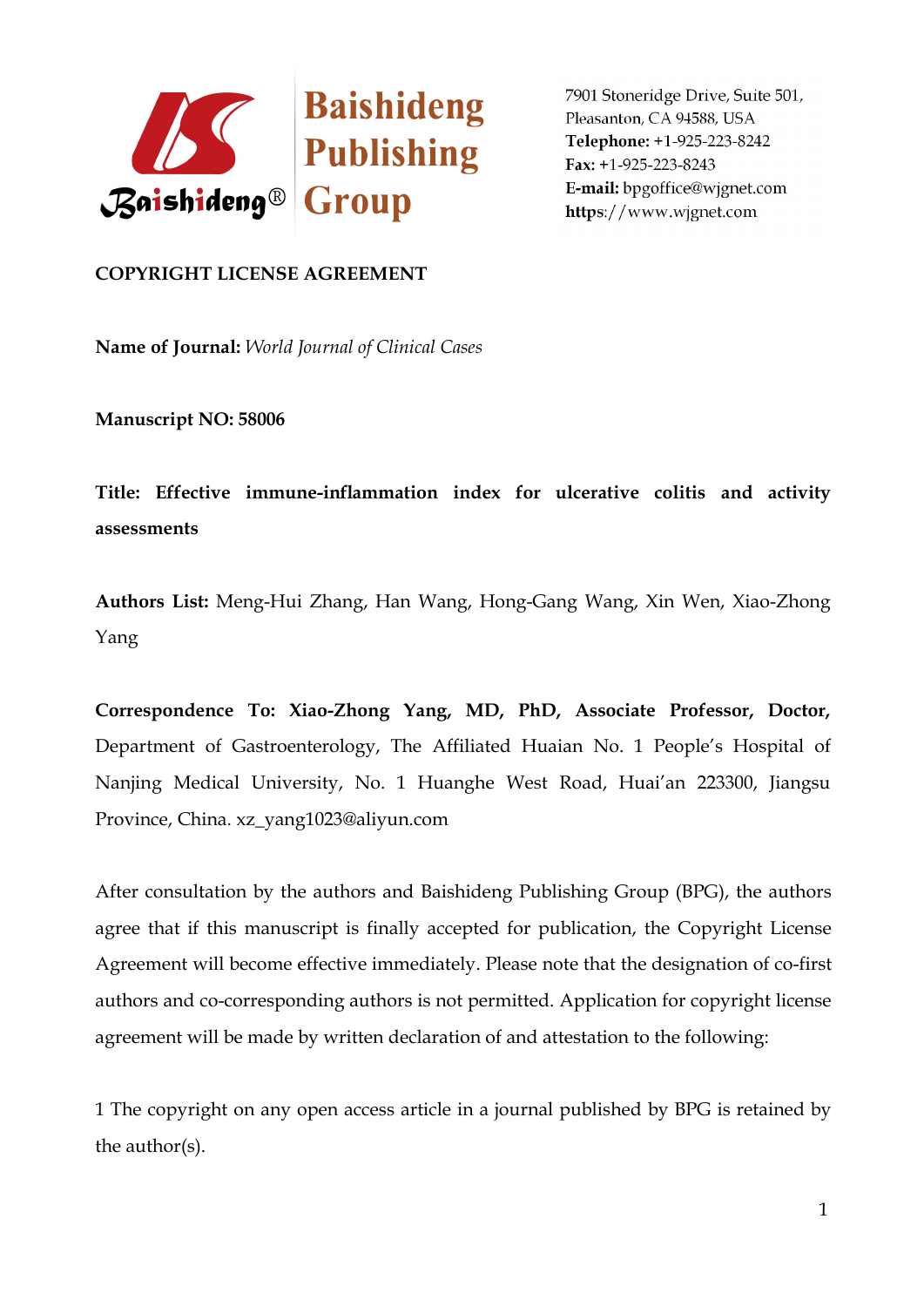

2 Author(s) grant BPG license to publish the article and identify itself as the original publisher.

3 Author(s) grant any third party the right to use the article freely as long as itsintegrity is maintained and its original authors, citation details and publisher are identified. 4 Author(s) certify that the manuscript is notsimultaneously being considered by other journals or is already published elsewhere.

5 Author(s) certify that the manuscript has no redundancy, plagiarism, data fabrication, or falsification.

6 Author(s) certify that there is no conflict of interest related to the manuscript.

7 Author(s) certify that all experiments involving animals and human subjects were designed and performed in compliance with the relevant laws regarding humane care

and use of subjects.<br>8 Author(s) certify that the manuscript's content is original, with all information from other sources appropriately referenced, and that specific permission has been granted in writing by any existing copyright holders prior to publication and is clearly cited and available.

9 Author(s) grant exclusive copyright ownership to BPG for all formats of the manuscript, including print and electronic formats, English and non-English language formats, and subsequent editions such as Erratum, in addition to all rights for (1) granting permission to republish or reprint the materials in whole or in part, with or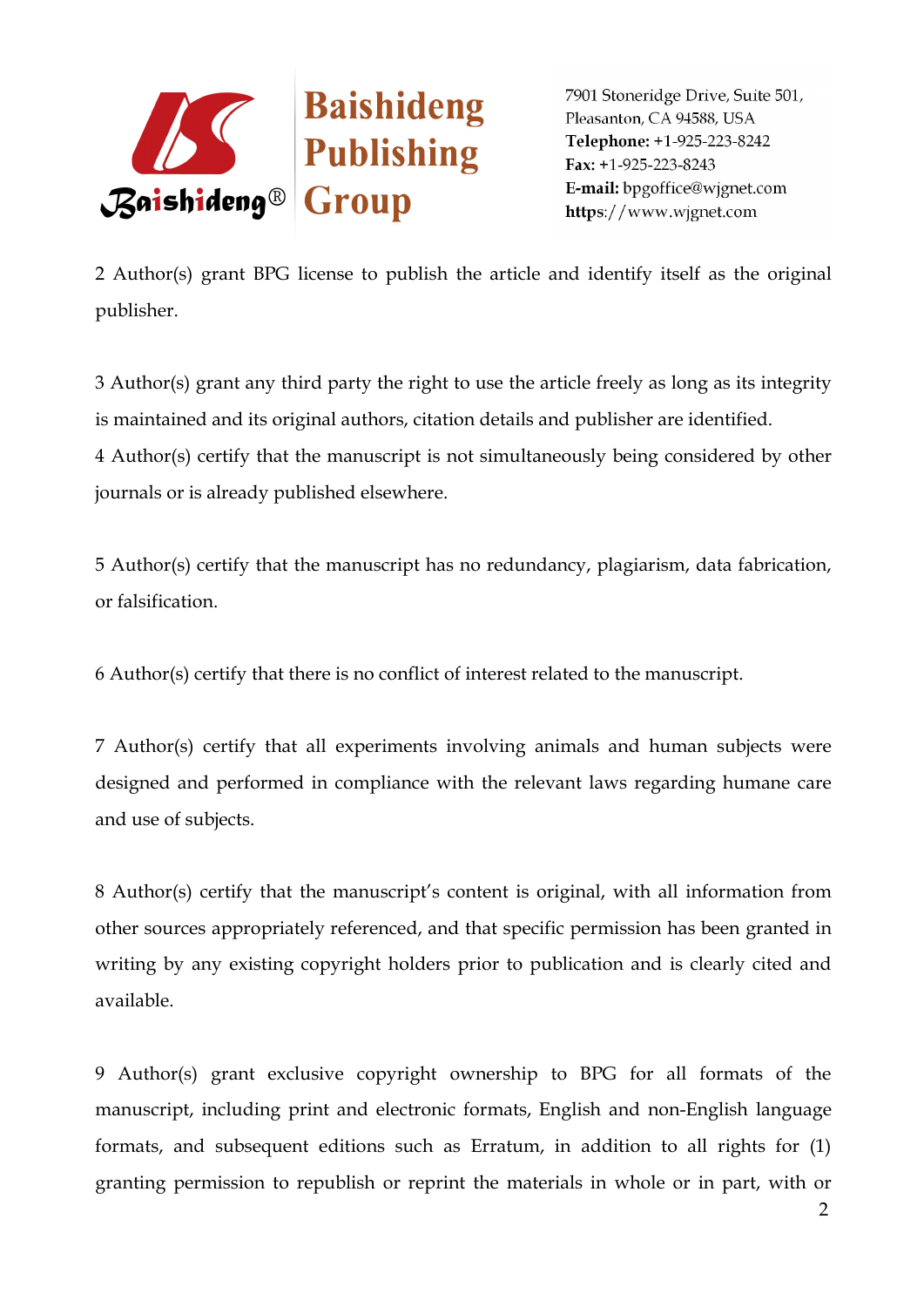

without a fee, (2) printing copies for free distribution or for sale, and (3) republishing the materials in a compendium or in any other format.

10 Author(s) acknowledge that all articles published by BPG are selected by an in-house editor and fully peer-reviewed by external reviewers, in addition to BPG's application of the Creative Commons Attribution Non Commercial (CC BY-NC 4.0) license, which permits others to distribute, remix, adapt, build upon this work non-commercially, and license their derivative works on different terms, provided the original work is properly cited and the use is non-commercial. See: http://creativecommons.org/licenses/by-nc/4.0/

11 Author(s) grant permission to BPG to publish manuscript-related documents (*e.g.* peer review report, answers to reviewers, CrossCheck report, signed copyright license agreement, *etc*.) at the same time that the manuscript is published online.

12 Author(s) certify that the manuscript contains no errors in grammar, syntax, spelling, punctuation, or logic.

13 Author(s) certify that all figures and tables have been correctly placed and clearly identified, and meet the journal's standards of high-resolution quality.

14 Author(s) certify that the references are numbered according to their order of appearance in the main text of the manuscript.

This declaration must be signed by all authors, individually and in his/her own handwriting, following the order of the authors' names appearing on the title page of the